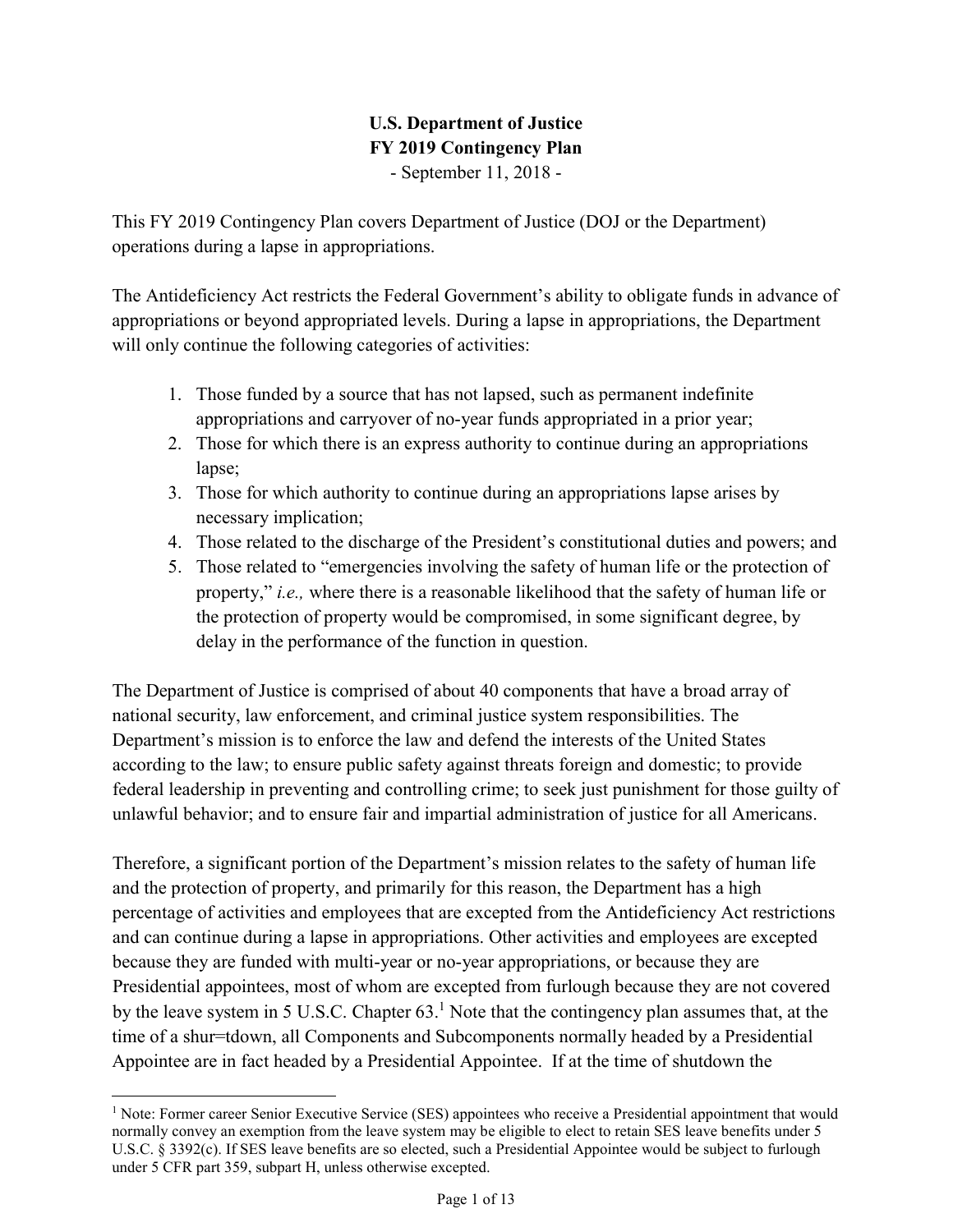Department does not have Presidential appointees in one or more of those positions, those who are acting in those positions, the Department will determine the excepted status of those who are acting in those positions in accordance with the criteria above

### Agency Summary:

l

 The total number of agency employees on-board at the time of the implementation of the Contingency Plan was  $113,546^2$  (see Table 2). Based on data as of June 23, 2018, for a lapse in appropriations for the first 5 calendar days of fiscal year 2019, 95,339 DOJ employees were excepted from furlough (see Table 1), representing 84% of DOJ on-board employees.

| <b>Categories</b> |                                                                                                                                       | <b>Total Excepted</b><br><b>Employees</b><br><b>FY 2019</b> |
|-------------------|---------------------------------------------------------------------------------------------------------------------------------------|-------------------------------------------------------------|
| Category $13$     | Employees whose compensation is financed by a resource other<br>than annual appropriation (also referred to as "exempt<br>employees") | 6,411                                                       |
| Category 2        | Employees necessary to perform activities expressly authorized<br>by law to continue during a lapse in appropriations                 | 1,031                                                       |
| Category 3        | Employees necessary to perform activities necessarily implied by<br>law                                                               | 16,139                                                      |
| Category 4        | Employees necessary to the discharge of the President's<br>constitutional duties and powers                                           | N/A                                                         |
| Category 5        | Employees necessary to protect life and property                                                                                      | 71,721                                                      |
| Total             |                                                                                                                                       | 95,302                                                      |

# Table 1: Department of Justice FY 2019 Contingency Plan Exceptions Employees Excepted from Furlough

 The Department's plan is consistent with Office of Legal Counsel (OLC) opinions and Office of Management and Budget (OMB) guidance and conforms to the following general principles:

- - The law enforcement capacity of the U.S. Government should not be impaired or perceived to be impaired. To do so could constitute an imminent threat to the safety of human life and the protection of property.
- - Component heads were directed to be conservative in designating employees as "excepted," especially those in headquarters or other "overhead" functions and occupations. Also, components may call some employees back to work if the need for their services becomes critical, and to furlough others as conditions change.

 $2$  Onboard staffing data are derived from DOJ's payroll system and reflect information from pay period 12, ending June 24, 2017.

<sup>&</sup>lt;sup>3</sup> Note that this number includes employees funded with carryover, multi-year and no-year funding appropriated in prior years. The number of excepted employees in this category may decrease over the course of an appropriations lapse as carryover funding is depleted.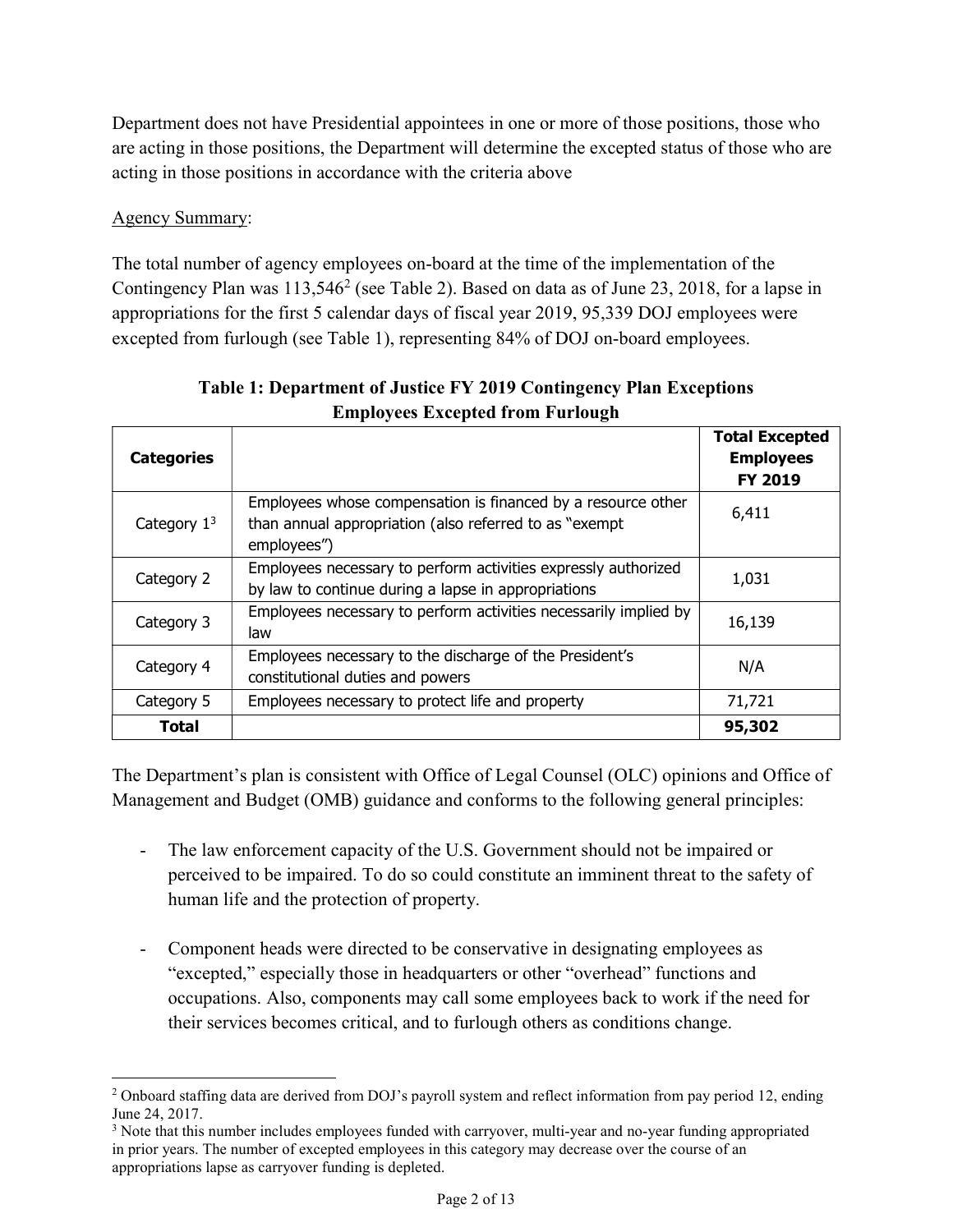- - Ancillary support services will be maintained only to the extent necessary to support excepted operations. These ancillary functions include very limited legislative affairs and other congressional support activities, public affairs activities, and community outreach, which may be conducted only to the extent the failure to perform those functions prevents or significantly damages the functioning of a funded component, the operations of other funded parts of the Government, or the performance of an excepted function. While mail will continue to be an excepted function, the number of staff on board to process mail will be reduced; therefore, the public should reasonably expect delays in mail delivery.
- - Employees may not be reassigned or given new duties, and offices may not be restructured, in order to move individuals from a non-excepted function into an excepted function (although some rotational coverage of excepted positions will occur).

 With respect to litigation, the Department's plan assumes that the Judicial Branch will continue to operate through the furlough.<sup>4</sup> Therefore:

- - Criminal litigation will continue without interruption as an activity essential to the safety of human life and the protection of property.
- - Civil litigation will be curtailed or postponed to the extent that this can be done without compromising to a significant degree the safety of human life or the protection of property. Litigators will continue to approach the courts and request that active cases, except for those in which postponement would compromise to a significant degree the safety of human life or the protection of property, be postponed until funding is available. If a court denies such a request and orders a case to continue, the Government will comply with the court's order, which would constitute express legal authorization for the activity to continue. The Department will limit its civil litigation staffing to the minimum level needed to comply with the court's order and to protect life and property. Receipt of summonses, pleadings and motions by mail may be delayed.

 Assumptions relating to training activities (in components whose funding has lapsed) are as  $follows:<sup>5</sup>$ 

- In order to ensure the proper execution of the Department's emergency functions, components may determine that the training of new employees in positions that have been designated as "emergency" is an excepted function.

 $\overline{a}$ 

<sup>&</sup>lt;sup>4</sup> The federal courts are continuing to hear and decide cases during the lapse in appropriations utilizing fees and no- year appropriations. When this source of funding is exhausted, furloughs may impact the number of cases courts will hear.

<sup>&</sup>lt;sup>5</sup> The Department of Homeland Security closed the Federal Law Enforcement Training Center (FLETC). DOJ staff assigned to FLETC and trainees at FLETC are furloughed unless they are directed to work on excepted activities.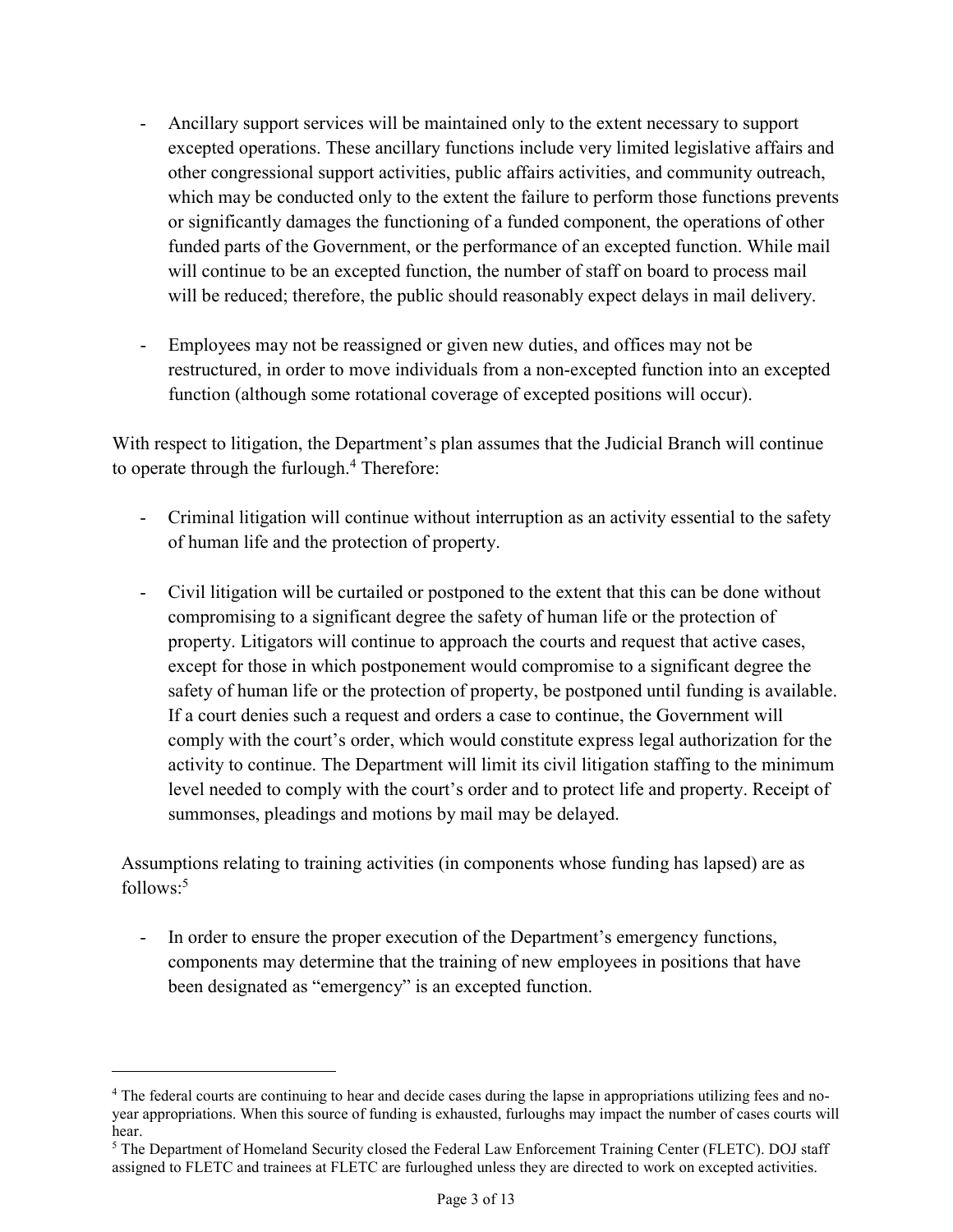- - To the extent that the training of new "emergency" employees is in process or about to begin when a lapse occurs, components should consider whether a short delay (for example, over the weekend) in the training will compromise emergency functions. If such a delay will not compromise emergency functions, components should consider keeping the employees at the training center but delaying the training itself, or not sending the employees to the training during the brief delay. If at any point the component determines that the delay in training might impact emergency functions, the training should resume.
- - New employees who are not in positions designated as "emergency" should not start work during the lapse and should not be trained.
- - In-service training of current employees, even those excepted from furlough, will be cancelled.
- - Training of state and local officers will be discontinued for the duration of the lapse in appropriations.
- - As a general rule, training for international law enforcement officers occurring in the United States will be cancelled. However, with respect to training of international law enforcement officers abroad (such as the training of officers who will be working in a combat zone), components will use their judgment to determine whether such training needs to occur immediately in order to protect human life or property. If so, such training may continue.

 Department of Justice programs funded with permanent indefinite appropriations or other funding not subject to annual appropriation (e.g., Diversion Control, Health Care Fraud and Abuse Control, Debt Collection, Assets Forfeiture Fund, Federal Prison Industries, Special Counsel) are displayed in the plan as excepted positions (and are also referred to as "exempted positions" in other contexts), because their funding is not dependent upon an enacted appropriation. Also, the Bureau of Prisons' (BOP) Buildings and Facilities and Commissary accounts have multi-year authority and have adequate carryover funding to meet expenses during a lapse in appropriations. Employees paid from these funding sources are not dependent upon an enacted appropriation and are therefore considered excepted. Also included in the total are Presidential Appointees, most of whom are excepted from furlough because they are not covered by the leave system in 5 U.S.C. Chapter 63. This does not include non-career SES and Schedule C employees.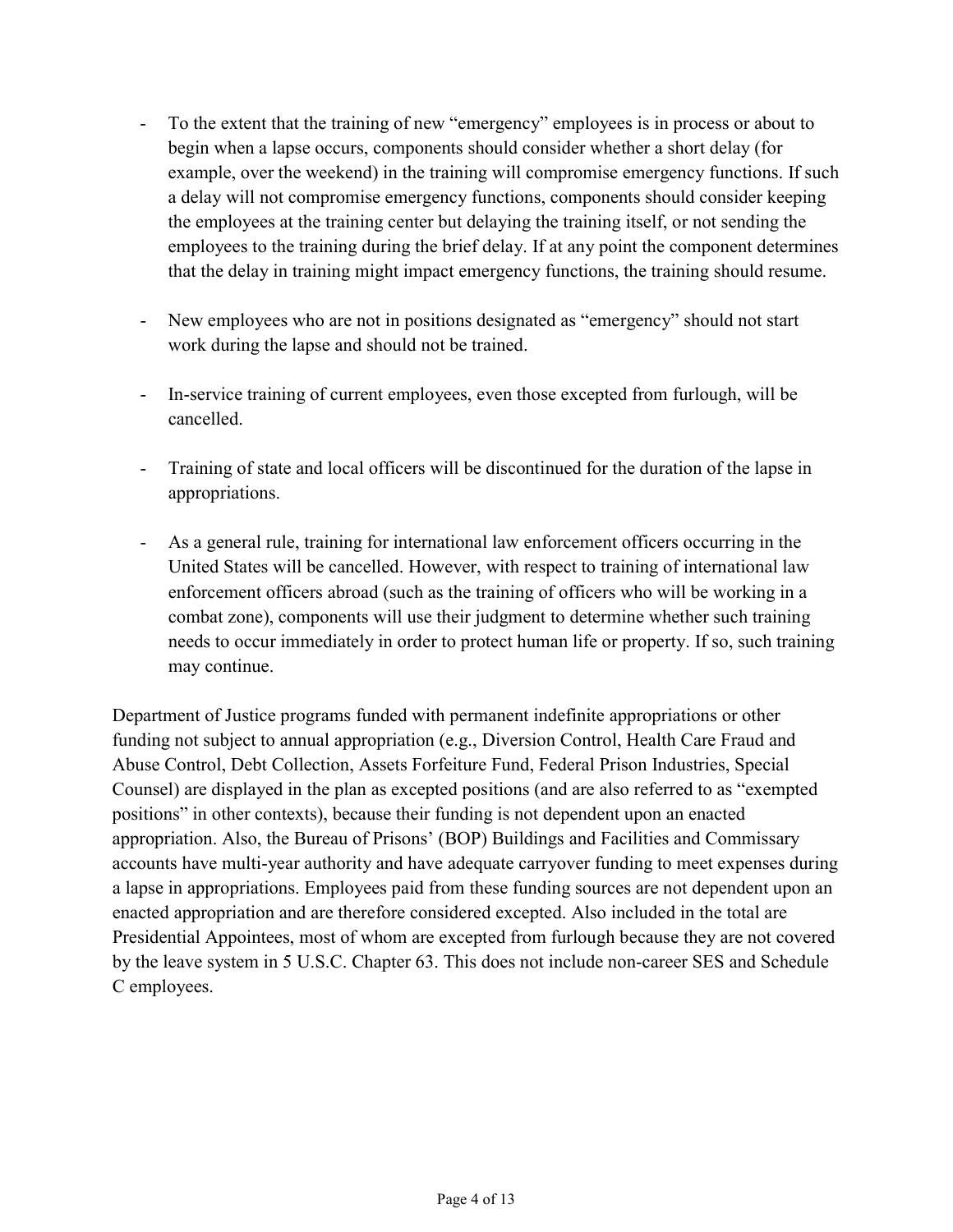#### Individual DOJ Component Summaries:

 Following is a synopsis of the components' plans for the Department of Justice, including the nature of the agency activities in which excepted employees will be engaged. The attached Table 2 provides the total number of employees in the component on-board when the plan was implemented; the total number of component employees excepted from furlough under each of the recognized exceptions; and the agency's legal basis for each of its determinations to except employees.

 • General Administration (GA)/Working Capital Fund (WCF)/Justice Information Sharing Technology (JIST): Accounts include the Department's Leadership and Senior Policy/Management Offices. This includes Presidential Appointees, who are not subject to furlough by virtue of their appointment status, while a sizeable number of employees in these organizations will be furloughed. The excepted employees will provide overall Departmental leadership and policy management for ongoing operations that protect life and property and for other excepted activities during the lapse of appropriations.

 The GA account also funds a portion of the functions and staff of the Justice Management Division (JMD). The excepted GA-funded JMD employees will provide Department-wide direction for staffs providing support for ongoing operations that protect life and property; direct support, including IT support, for Department-wide operations that protect life and property; and building security at the Main Justice Building. The Working Capital Fund is funded by reimbursements from a variety of sources, but primarily from sources that are appropriated annually and would not be available if there is a lapse in appropriations; therefore, only JMD employees performing excepted functions are excepted from furloughs. In addition, a number of JMD employees are funded by the Three Percent Fund for debt collection, which is not subject to annual appropriation, and thus these employees may continue to work during a lapse in appropriations.

 JMD also oversees the JIST and the WCF Information Technology accounts. Excepted employees in these areas are needed to operate the 24/7 Justice Security Operations Center, which provides information security for the Department's systems. In addition, these employees are needed for information technology operations and systems that support ongoing law enforcement operations that will continue during any lapse in appropriations.

 • Executive Office for Immigration Review: Excepted employees are needed to process all immigration cases and appeals involving detained aliens, including criminal aliens; provide Headquarters oversight of excepted functions; provide administrative support for excepted functions; and preserve jurisdictional viability of discrimination cases within the Administrative Law Judge function.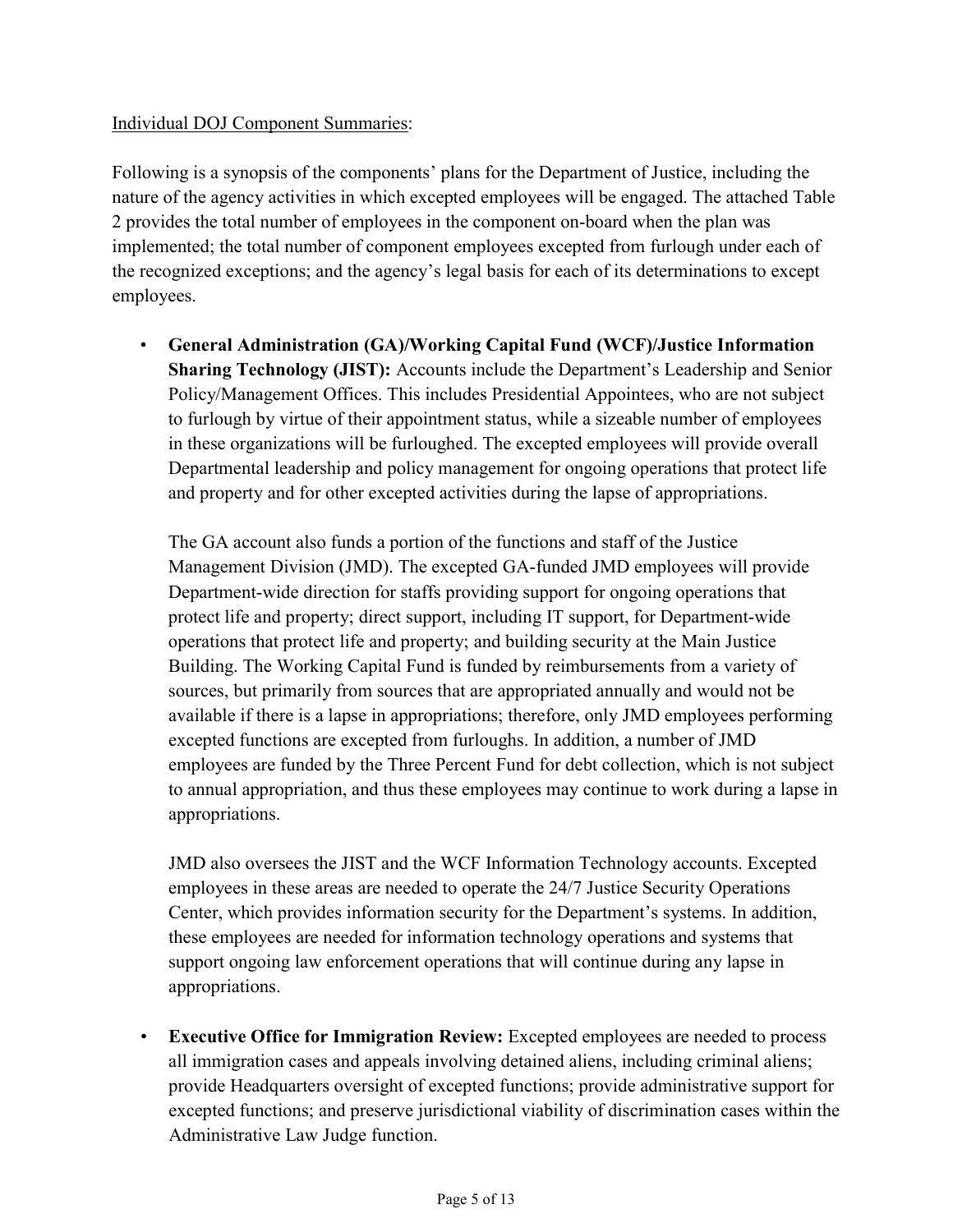- Office of the Pardon Attorney (OPA): There are no employees excepted from furlough. However, OPA's mission is to assist the President in the exercise of his constitutional clemency power. Therefore, if an inmate facing execution in a capital case filed an application for commutation of sentence and appropriations lapsed, it is possible that some OPA employees would be excepted temporarily. Such applications for clemency are infrequent, but if one were to be pending during a lapse in appropriations, the exception for "discharge of the President's constitutional duties and powers" might in fact apply to OPA employees needed to timely investigate the application, prepare the report and recommendation on the case, and effectuate the President's decision under the Constitution to grant or deny clemency to the capital offender.
- Office of the Inspector General: As a Presidential Appointee, the Inspector General is not subject to furlough. The excepted employees are needed to investigate allegations of bribery, fraud, abuse, civil rights violations and violations of other criminal laws and administrative procedures arising from the conduct of Department employees, contractors and grantees; support law enforcement functions; oversee emergency operations and provide legal advice and issue subpoenas; continue work on time-sensitive national security investigations; and provide security and administrative support for excepted personnel and emergency services.
- • U.S. Parole Commission (USPC): The excepted USPC employees are needed to respond to requests for emergency warrants and process parole certificates. Due to the constitutional prohibitions against the suspension of the writ of habeas corpus, this litigation has continued and is expected to continue in all judicial districts. Also, the USPC anticipates that the U.S. Probation Offices and the Court Services and Offender Supervision Agency for the District of Columbia (CSOSA) will continue to submit written requests for USPC action against offenders who have violated the conditions of their release. The Chairman and the Commissioners, as Presidential Appointees, are not USPC has jurisdiction over federal offenders who committed offenses before November 1, 1987, as well as all District of Columbia (DC) offenders. Much of the DC caseload is driven by requests for warrants as a result of violations of the terms and conditions of subject to furlough. They will be available to approve each warrant before issuance. parole.
- National Security Division (NSD): As a Presidential Appointee, the Assistant Attorney General is not subject to furlough. The excepted employees are needed to ensure the Department's national security investigations and prosecutions continue, that the Department's national security activities are coordinated both within the Department and with other government agencies, and to represent the Intelligence Community before the Foreign Intelligence Surveillance Court, which will remain open to facilitate the national security activities of United States in a manner consistent with the law. NSD will also provide legal advice to the Intelligence Community with respect to ongoing national security matters, and oversee the Department's administration of the U.S. Government's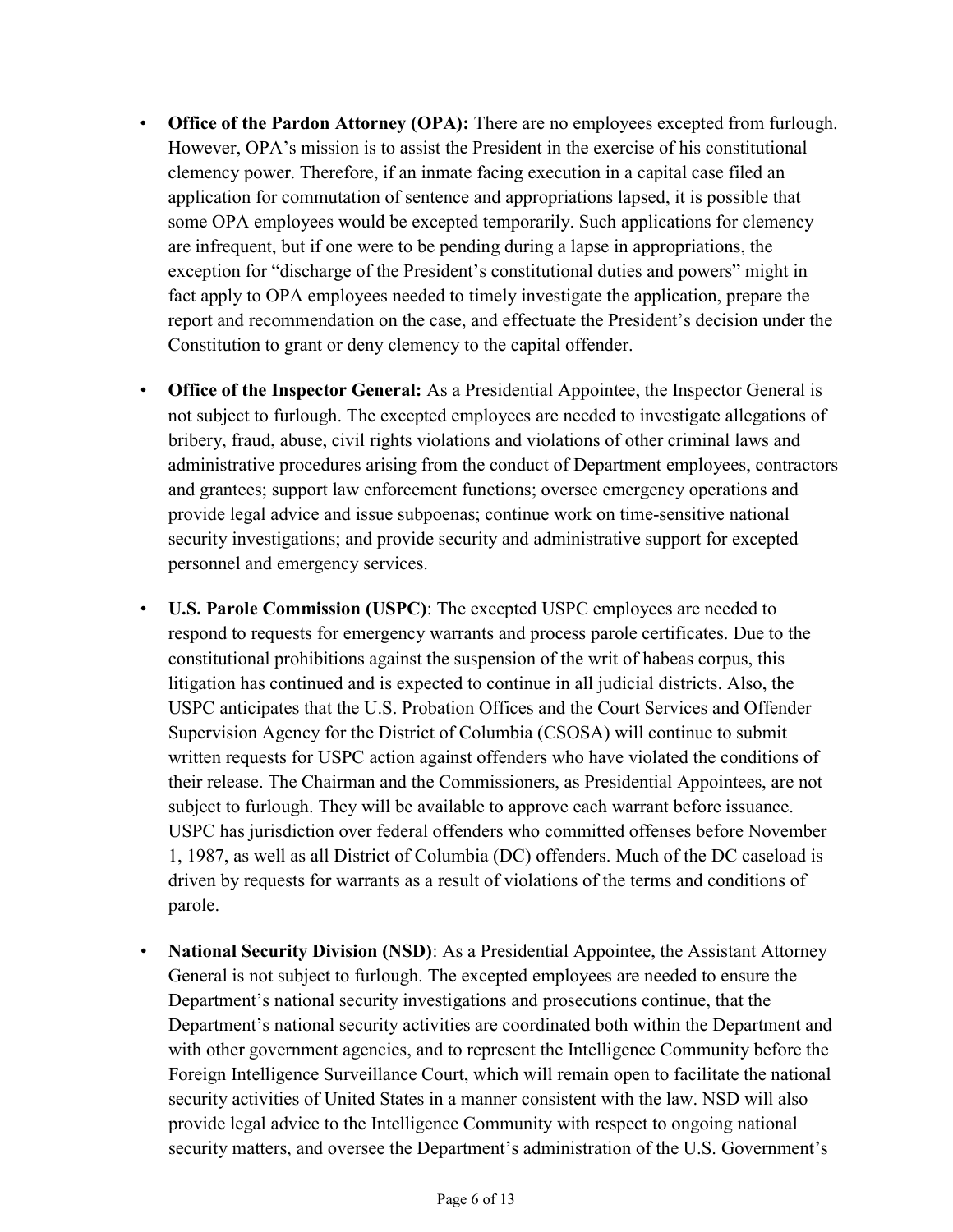authorities under the Foreign Intelligence Surveillance Act. In addition, excepted employees will continue work on pending counterterrorism, espionage, export control, and sanctions violations; coordinate and supervise the Department's international terrorism, domestic terrorism, and weapons of mass destruction matters; and continue to review Committee on Foreign Investment in the United States matters, including responding to time-sensitive inquiries regarding the national security implications of corporate conduct in compliance with National Security Agreements.

- • General Legal Activities (GLA): The Solicitor General and the Assistant Attorneys General are Presidential Appointees, and are not subject to furlough. The GLA account includes the following components: Office of the Solicitor General, Tax Division, Criminal Division, Civil Division, Environment and Natural Resources Division, Office of Legal Counsel, Civil Rights Division, and INTERPOL Washington. The excepted employees are necessary to provide legal advice on ongoing excepted functions of the Executive Branch, including matters of national security and presidential authority, to the Attorney General, the Deputy Attorney General, others within the Department, the White House, the National Security Council, and the Departments of State and Defense. Excepted employees will also review Attorney General Orders, Executive Orders and Proclamations, and presidential memoranda and directives; ensure that criminal litigation continues uninterrupted; seek continuances for civil and appellate litigation, except as necessary for the immediate protection of life or property; proceed with civil and appellate litigation should attempts to secure continuances fail; provide administrative advice and resource allocation guidance to Civil Rights Prosecution personnel and the Assistant Attorney General, Civil Rights Division, in the event of civil disorder; respond to and investigate complaints of alleged criminal civil rights violations involving endangerment of life or property and handle complaints from institutionalized persons concerning life-threatening situations. Also, excepted employees are needed to provide uninterrupted communications among federal, state, local and international law enforcement entities in furtherance of, among other things, criminal investigations and the apprehension of fugitives and criminal and illegal aliens. If a court denies a litigator's request to postpone a case and orders it to continue, the litigation will become an excepted activity that can continue during the lapse.
- Antitrust Division (ATR): As a Presidential Appointee, the Assistant Attorney General is not subject to furlough. The excepted employees are needed to conduct or directly support ongoing criminal trials, prepare for criminal proceedings that have been scheduled for court (including the handling of arraignments, pleas, and sentencing hearings), and conduct or support ongoing civil litigation in which a continuance cannot be obtained. They will also prepare cases that must be filed due to Hart-Scott-Rodino or statute of limitations deadlines, only when an extension or waiver cannot be obtained and ATR leadership determines that allowing a proposed merger to go forward without objection would pose a reasonable likelihood of peril to property in which the United States has an immediate interest.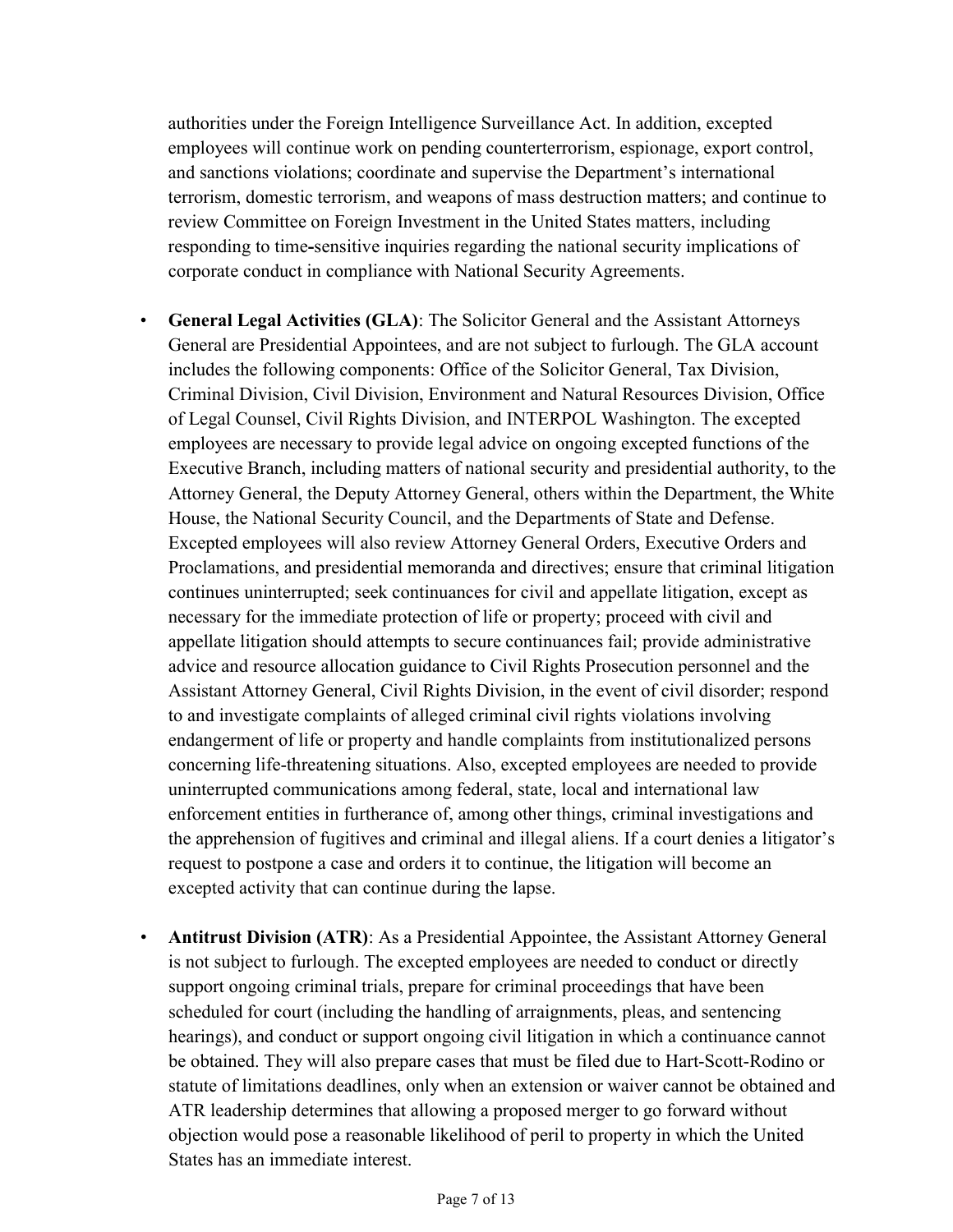- • U.S. Attorneys: As Presidential Appointees, U.S. Attorneys are not subject to furlough. Excepted employees are needed to address ongoing criminal matters and civil matters of urgency throughout the Nation. Criminal litigation will continue without interruption as an excepted activity to maintain the safety of human life and the protection of property. Civil litigation will be curtailed or postponed to the extent this can be done without compromising to a significant degree the safety of human life or the protection of property. If a court denies a litigator's request to postpone a case and orders it to continue, the litigation will become an excepted activity that can continue during the lapse. Headquarters support is maintained only to the extent necessary to support excepted operations.
- • U.S. Trustees Program: Excepted employees are needed to protect bankruptcy estate property through the appointment and oversight of fiduciaries and through other means. Excepted employees are responsible for coordinating meetings of debtors and creditors, as well as civil and criminal matters, including cases with the U.S. Attorneys and the Federal Bureau of Investigation. Attempts will be made to curtail or postpone appearances before the Bankruptcy Courts. Excepted employees are limited to performing only those functions in which there is a definite risk of substantial property loss or violation of law.
- • Foreign Claims Settlement Commission: As Presidential Appointees, the Commissioners are not subject to furlough. All staff are furloughed; therefore, staff activity related to the settlement of foreign claims is postponed.
- • U.S. Marshals Service (USMS): The USMS is currently without a Director and the Acting Director is not a Presidential Appointee; as such, he is subject to furlough, unless otherwise excepted. The 94 U.S. Marshals in the Federal Districts are Presidential Appointees, but are subject to the Leave Act and, therefore, are also subject to furlough. However, since they all have duties directly related to the protection of life and property, they are excepted from furlough and will continue working. The excepted employees, including the Acting Director and the U.S. Marshals, are needed to carry out duties associated with judicial security; prisoner custody, security, and transportation; and fugitive apprehension. Some Headquarters personnel are also excepted as their functions are critical to the support of the U.S. Marshals and Deputy U.S. Marshals in the field – this support includes integrity assurance, oversight of investigative operations and judicial security, tactical operations, witness security, and management functions that include law and policy, budget and finance, procurement, information technology, human resource administration, and security.
- • Community Relations Service (CRS): As a Presidential Appointee, the Director is not subject to furlough. CRS provides critical assistance in resolving and preventing racial, ethnic and national origin community conflicts, violence, and civil disorder, and it helps communities struggling to recover in the aftermath of alleged violent hate crimes. A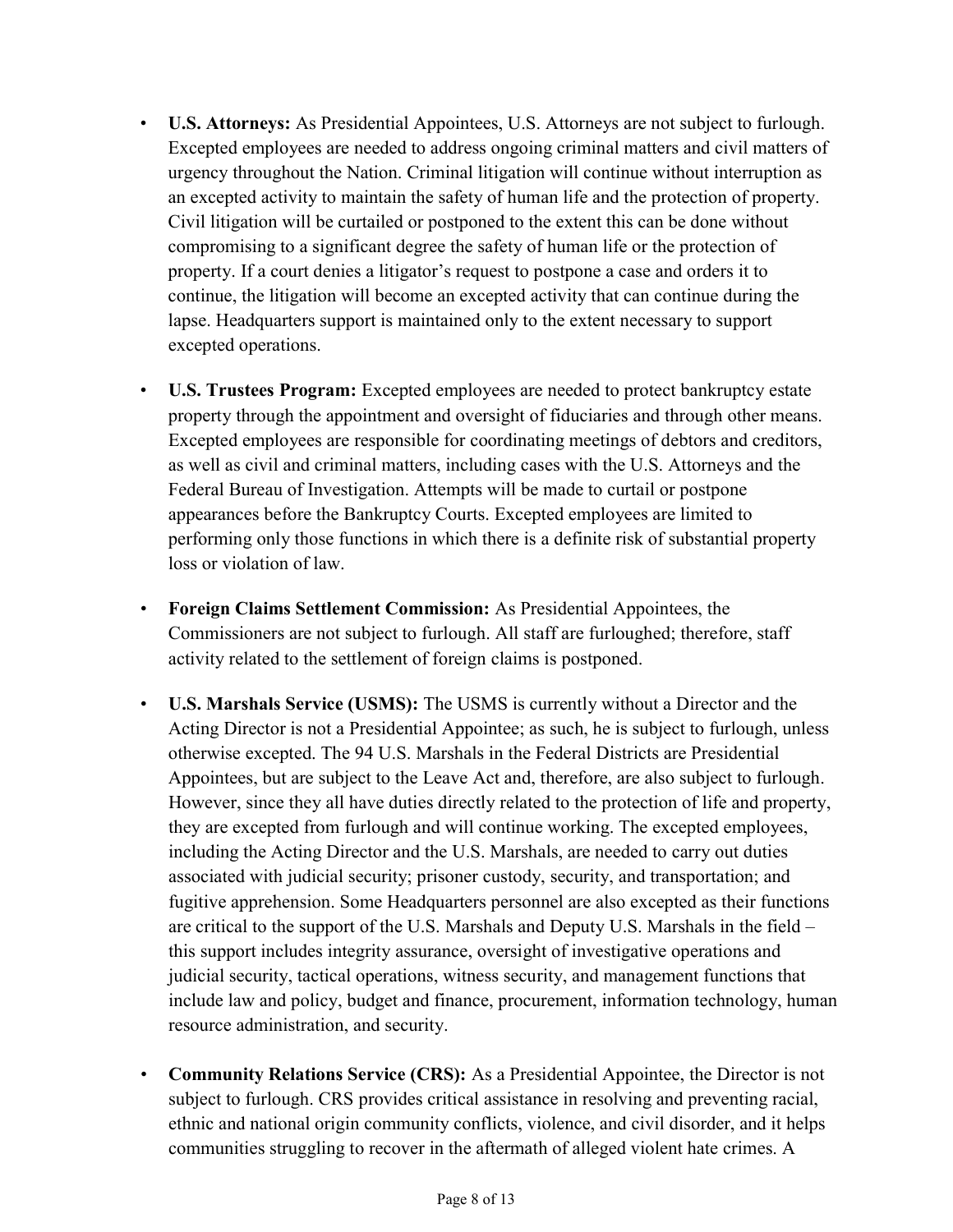minimum number of employees are necessary to provide a rapid response to emergency situations to protect the safety of human life or the protection of property.

• Special Counsel's Office (SCO): The Special Counsel's Office is funded with a permanent indefinite appropriation. All direct employees are displayed as excepted positions because their funding is not dependent upon an enacted appropriation.

 One attorney left the Special Counsel's Office after pay period 13. As of July 15, 2018, the SCO employs eight term employees directly, who are requested to be excepted in the FY 2019 contingency plan based on the exception justification provided above.

- • Interagency Crime and Drug Enforcement (ICDE): DOJ components participating in the Organized Crime Drug Enforcement Task Force (OCDETF) program have excepted their ICDE-funded personnel from furlough as appropriate within their agency designations. OCDETF provides reimbursable funding to its member agencies to support the salaries and expenses of their participating personnel. A small number of Executive Office employees are needed to provide day-to-day administrative support to the nine member agencies of the OCDETF Co-Located Strike Forces and to the OCDETF Fusion Center (OFC), which also houses the Department's International Organized Crime Intelligence Operations Center (IOC-2). The nine Co-Located Strike Forces are designed to serve a dual purpose: they aggressively target the highest-level drug trafficking organizations; and they also function as a central point for gathering intelligence and disseminating investigative leads throughout the neighboring areas. The OFC is a comprehensive data center containing all drug and related financial intelligence information from all OCDETF- member investigative agencies and the Financial Crimes Enforcement Network.
- • Federal Bureau of Investigation (FBI): As a Presidential Appointee, the Director is not subject to furlough. Excepted personnel are needed because all operations of the FBI are directed toward national security and investigations of violations of law involving protection of life and property. Thus, the FBI must be able to continue existing investigations, open new investigations, and respond to all contingencies which might arise during a lapse of appropriations. Accordingly, all FBI agents and support personnel in the field are considered excepted from furlough.

 At FBI headquarters, the excepted personnel will provide direction and investigative support to all field operations and excepted headquarters functions. This includes personnel in the Criminal Justice Information Services Division, which provides fingerprint identification services to criminal and national security investigations, and the Records Management Division, which provides name check services to criminal and national security investigations. Excepted personnel also include nearly all federal employees supporting the National Instant Criminal Background Check System (NICS).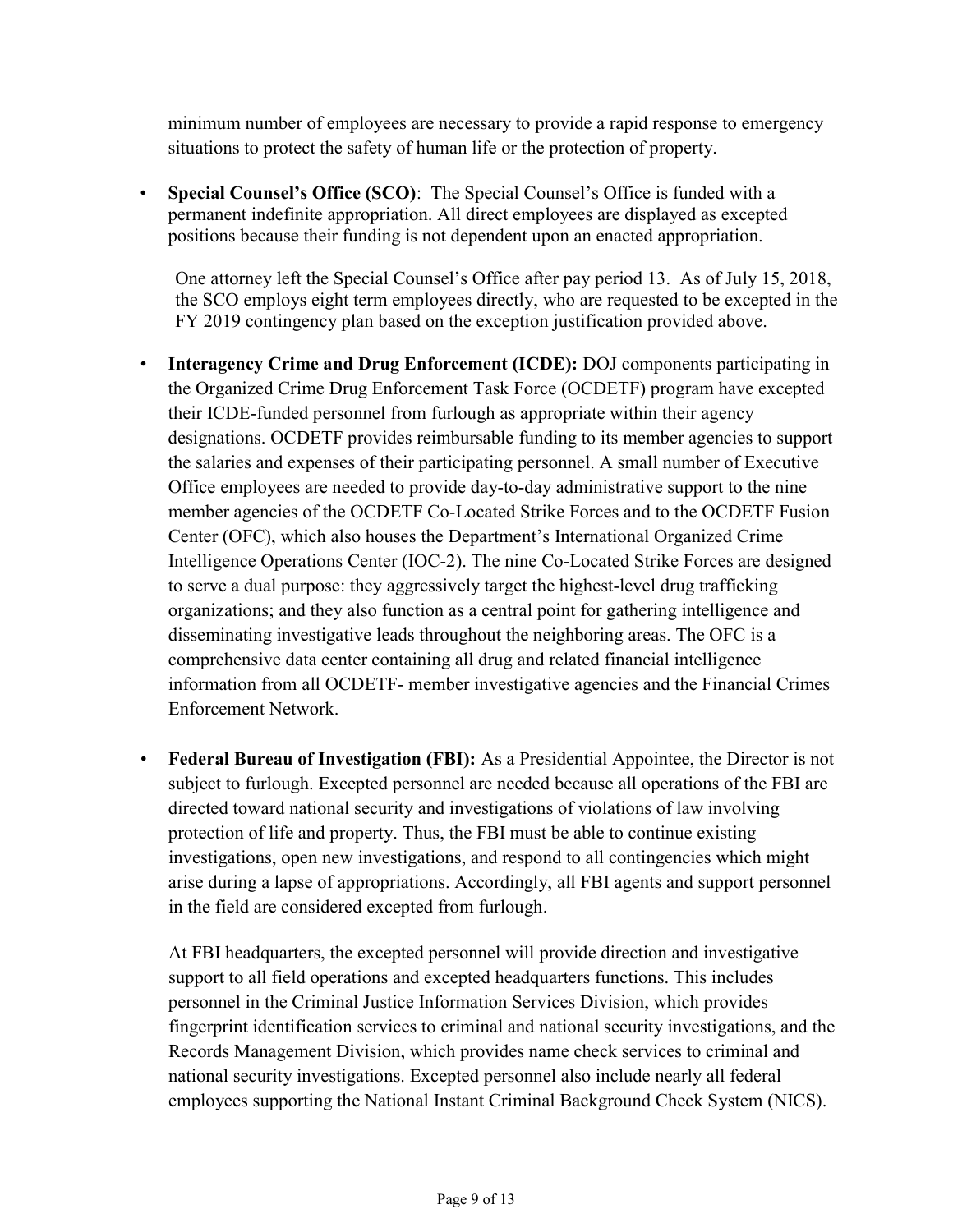• Drug Enforcement Administration (DEA): DEA's Administrator is a Presidential Appointee and is not subject to furlough. All agents in DEA field organizations are excepted from furlough because they support active counternarcotics investigations. This encompasses 23 domestic divisions, 7 regional foreign divisions, critical tactical support groups including the El Paso Intelligence Center and the Special Operations Division, forensic sciences, and technical surveillance support. DEA investigations need to continue uninterrupted so that cases are not compromised and the health and safety of the American public is not placed at risk. In addition, some headquarters personnel are critical to the support of agents actively engaged in investigative actions in the field – this support includes agency direction and priorities, legal support, integrity assurance and oversight of investigations, and critical support of emergency field functions, such as coordination of joint efforts involving other federal, state, local and foreign agencies; 24/7 tactical Command Center, tactical analytical support to investigations, programs and operations worldwide; as well as worldwide support in the areas of financial management, contract oversight, personnel, and basic training. Headquarters support will be maintained only to the extent necessary to support excepted operations.

DEA Diversion Control Fee Account: All employees on-board are excepted since these positions are fully fee-funded; therefore, all drug diversion control activities will continue. These activities include preventing, detecting, and investigating the diversion of controlled substances from legitimate channels, while ensuring an adequate and uninterrupted supply of controlled substances to meet legitimate needs.

- • Bureau of Alcohol, Tobacco, Firearms and Explosives (ATF): As a Presidential Appointee, the Director of ATF is not subject to furlough. Excepted employees include: all agents in ATF's field divisions, who conduct the full range of criminal investigations in the firearms, arson, explosives, alcohol and tobacco program areas; Industry Operations Investigators who conduct compliance inspections of Federal firearms and Federal explosives licensees (including those mandated under the Safe Explosives Act), as well as application inspections; and other personnel who collect, review and analyze intelligence data in support of criminal investigations. Headquarters support will be maintained only to the extent necessary to support excepted operations.
- • Bureau of Prisons (BOP): All staff at the Federal prisons, including Public Health Service Officers necessary to provide medical care of inmates, are considered excepted since they have direct daily inmate custody responsibilities. Employees are also needed to continue inmate custody responsibilities over some 34,317 inmates in contract facilities and process all new designations to federal prisons from the Courts. Regional and headquarters support will be maintained only to the extent necessary to support excepted operations. BOP's Buildings and Facilities, Prison Industries and Commissary accounts have multi-year authority and should have adequate carry over funding to meet expenses during a lapse in appropriations.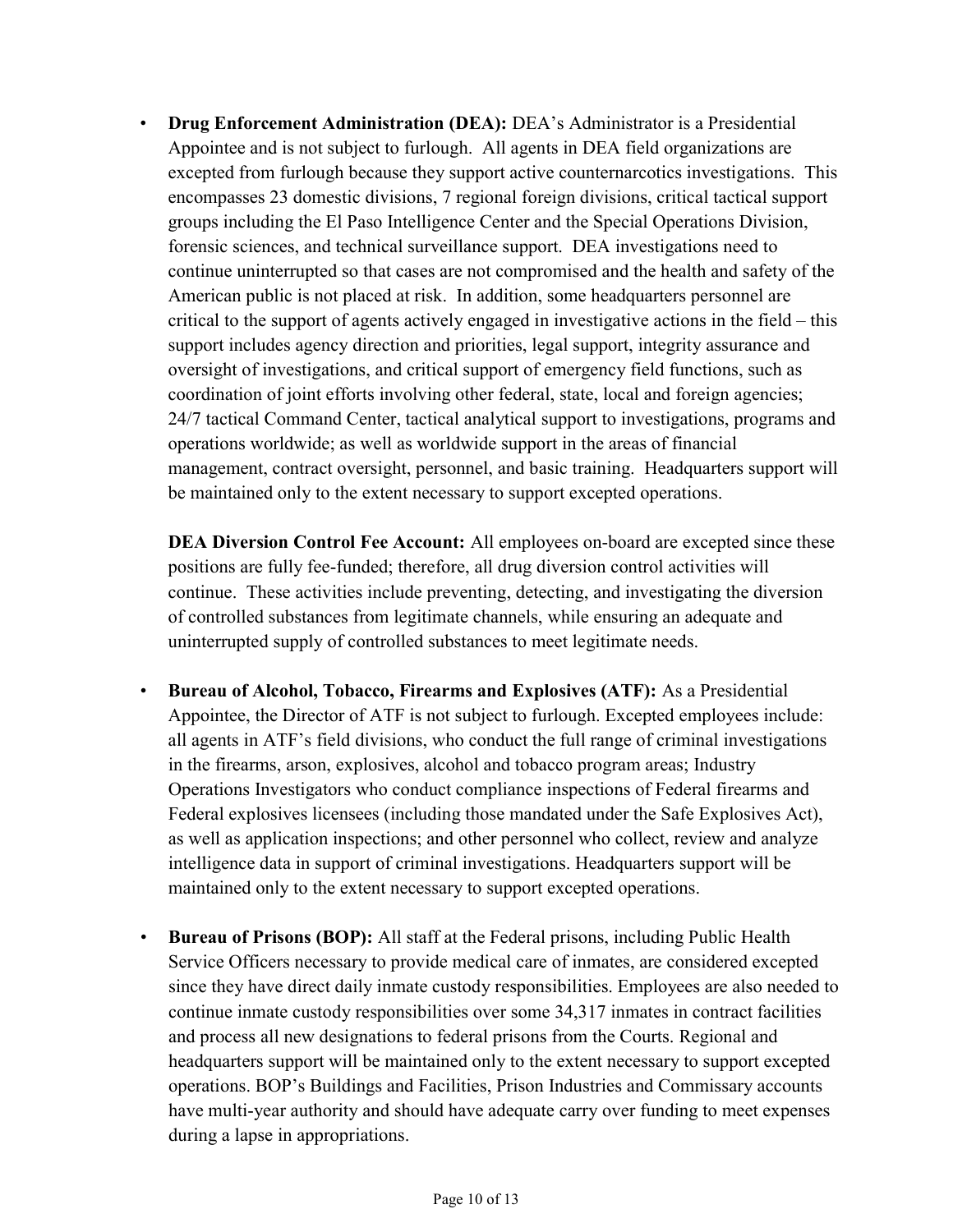• Grant Programs (Office of Justice Programs, Office of Community Oriented Policing Services, Office on Violence Against Women): As Presidential Appointees, the OVW and COPS Directors, and the Assistant Attorney General for OJP, are not subject to furlough. The grants awarded by the Department are funded from no-year appropriations, as are the employees who administer those grants. As a result, these activities may continue during a lapse as long as sufficient S&E carryover funds remain, and based upon input from Department leadership regarding mission requirements. However, for the sake of the FY 2019 contingency exercise and consistent with prior plans, OJP is reflecting the level of personnel who would be needed if they had to reduce the personnel to only those most critical during a shutdown, which is approximately 41 (or 6%). OVW and COPS anticipate sufficient carryover funding to support their full complement of employees on-board for some time during a lapse in appropriations, and display an excepted rate of 100% for planning purposes.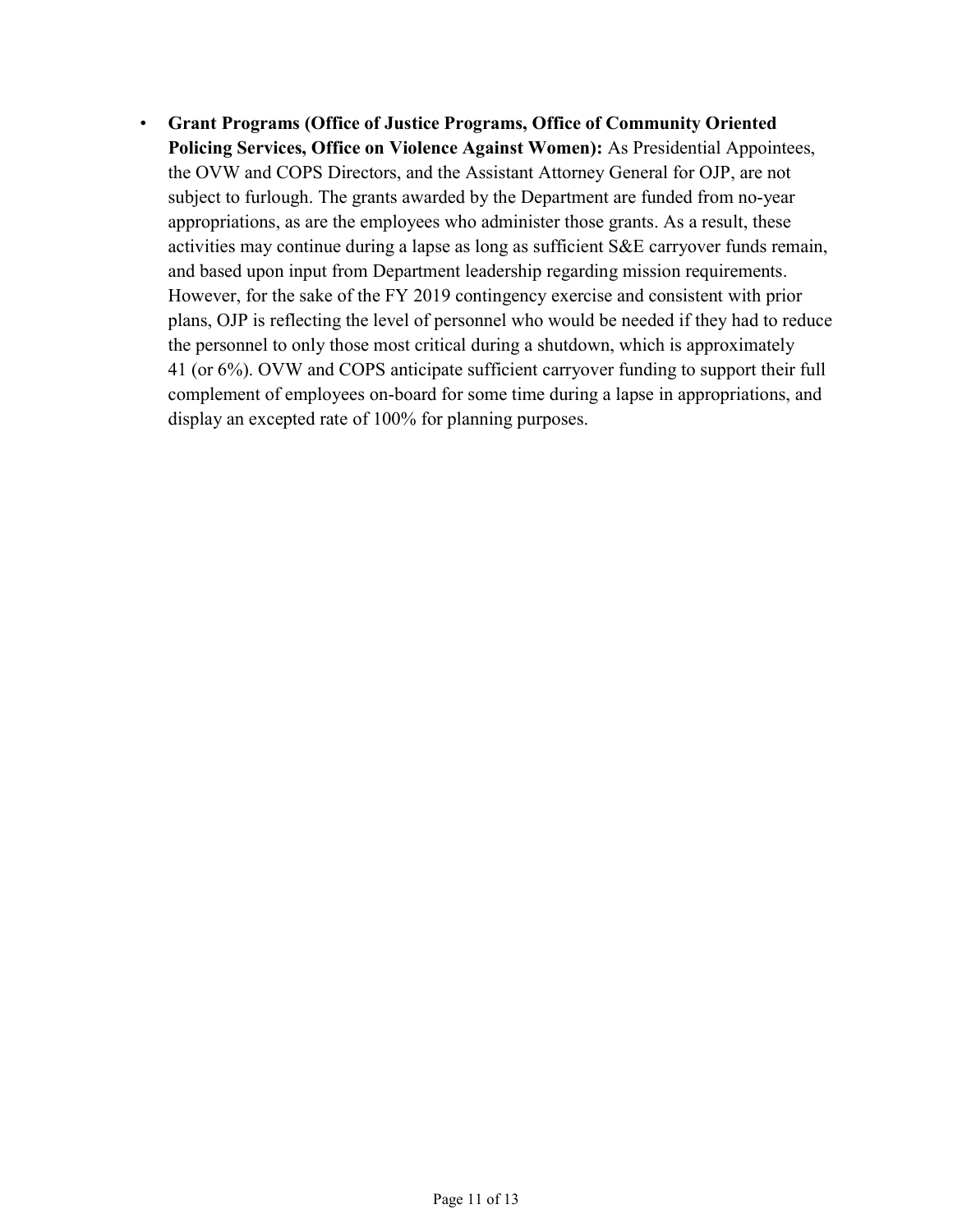|                 |                                    | <b>Excepted</b> |                |                                 |                  |                              |                                  |
|-----------------|------------------------------------|-----------------|----------------|---------------------------------|------------------|------------------------------|----------------------------------|
| <b>Name</b>     | <b>Total</b><br>On<br><b>Board</b> | <b>Total</b>    | <b>Agents</b>  | <b>Intel</b><br><b>Analysts</b> | <b>Attorneys</b> | <b>Other</b><br><b>Staff</b> | $\frac{1}{2}$<br><b>Excepted</b> |
| <b>AFF</b>      | 22                                 | 22              | 0              | $\mathbf 0$                     | 0                | 22                           | 100%                             |
| <b>ATF</b>      | 5,061                              | 4,260           | 2,614          | 144                             | 54               | 1,448                        | 84%                              |
| <b>ATR</b>      | 655                                | 264             | $\mathbf 0$    | $\mathbf 0$                     | 144              | 120                          | 40%                              |
| <b>BOP</b>      | 36,361                             | 35,287          | 16,988         | $\mathbf 0$                     | 189              | 18,110                       | 97%                              |
| <b>CIV</b>      | 1,382                              | 1,673           | $\mathbf 0$    | $\mathbf 0$                     | 538              | 135                          | 49%                              |
| <b>COPS</b>     | 93                                 | 93              | $\mathbf 0$    | 0                               | 8                | 85                           | 100%                             |
| <b>CRM</b>      | 955                                | 764             | 0              | $\pmb{0}$                       | 516              | 248                          | 80%                              |
| <b>CRS</b>      | 39                                 | $\mathbf{1}$    | $\mathbf 0$    | $\mathbf 0$                     | $\mathbf 0$      | $\mathbf{1}$                 | 3%                               |
| <b>CRT</b>      | 595                                | 174             | 0              | 0                               | 118              | 56                           | 29%                              |
| <b>DEA</b>      | 8,923                              | 7,673           | 4,365          | 596                             | 88               | 2,624                        | 86%                              |
| <b>ENRD</b>     | 578                                | 263             | 0              | 0                               | 212              | 51                           | 45%                              |
| <b>EOIR</b>     | 1,684                              | 809             | $\overline{0}$ | $\overline{0}$                  | 327              | 482                          | 48%                              |
| <b>FBI</b>      | 36,594                             | 31,839          | 13,108         | 2,917                           | 139              | 15,675                       | 87%                              |
| <b>FCSC</b>     | 9                                  | $\overline{2}$  | 0              | $\mathbf 0$                     | $\mathbf 0$      | $\overline{2}$               | 22%                              |
| GA/WCF          | 987                                | 202             | 0              | $\mathbf 0$                     | 24               | 178                          | 20%                              |
| <b>INTERPOL</b> | 63                                 | 53              | $\overline{0}$ | 40                              | $\overline{2}$   | 10                           | 84%                              |
| <b>JIST</b>     | 30                                 | 3               | $\mathbf 0$    | 0                               | $\mathbf 0$      | 3                            | 10%                              |
| <b>NSD</b>      | 349                                | 236             | $\mathbf 0$    | 6                               | 187              | 43                           | 68%                              |
| <b>OCDETF</b>   | 29                                 | 13              | 0              | 3                               | $\overline{4}$   | 6                            | 45%                              |
| <b>OIG</b>      | 488                                | 267             | 119            | $\pmb{0}$                       | 11               | 137                          | 55%                              |
| OJP             | 677                                | 41              | 0              | $\pmb{0}$                       | $\overline{2}$   | 39                           | 6%                               |
| <b>OLC</b>      | 29                                 | 23              | $\mathbf 0$    | $\pmb{0}$                       | 20               | 3                            | 79%                              |
| OPA             | 16                                 | $\mathbf{1}$    | $\pmb{0}$      | 0                               | 0                | $\mathbf{1}$                 | 0%                               |
| OSG             | 47                                 | 43              | 0              | 0                               | 23               | 20                           | 91%                              |
| <b>OVW</b>      | 64                                 | 64              | $\mathbf 0$    | $\pmb{0}$                       | $\overline{4}$   | 60                           | 100%                             |
| SCO             | 9                                  | $\, 8$          | $\pmb{0}$      | $\pmb{0}$                       | 5                | 3                            | 89%                              |
| <b>TAX</b>      | 509                                | 284             | $\mathbf 0$    | $\pmb{0}$                       | 220              | 64                           | 56%                              |
| <b>USA</b>      | 10,982                             | 6,963           | 39             | 54                              | 4,907            | 1,963                        | 63%                              |
| <b>USMS</b>     | 5,118                              | 4,614           | 3,588          | 40                              | 10               | 976                          | 90%                              |
| <b>USPC</b>     | 55                                 | 22              | $\pmb{0}$      | $\pmb{0}$                       | $\overline{2}$   | 20                           | 40<br>$\%$                       |
| <b>USTP</b>     | 978                                | 341             | $\mathbf 0$    | $\mathbf 0$                     | 158              | 183                          | 35%                              |
| <b>TOTAL</b>    | 113,381                            | 95,302          | 40,821         | 3,800                           | 7,913            | 42,768                       | 84%                              |

### Table 2: FY 2019 Department of Justice Contingency Plan On-Board vs. Excepted Employees